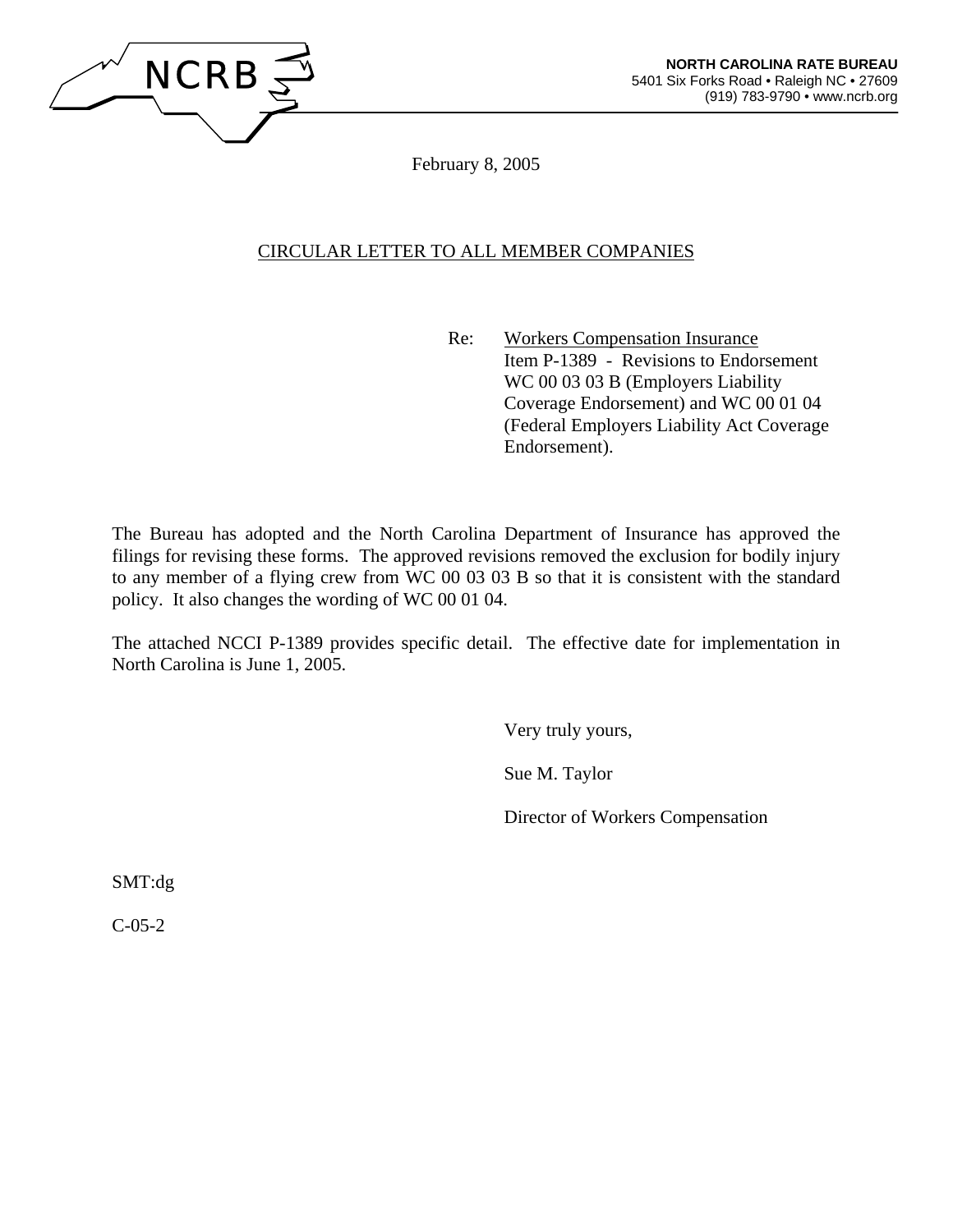# **ITEM P-1389—REVISION OF THE EMPLOYERS LIABILITY COVERAGE ENDORSEMENT (WC 00 03 03 B) AND FEDERAL EMPLOYERS' LIABILITY ACT COVERAGE ENDORSEMENT (WC 00 01 04)**

**(To be effective 12:01 a.m. on October 1, 2004, applicable to new and renewal business only.)** 

# **PURPOSE**

The purpose of this item is to:

- Remove the exclusion for bodily injury to any member of the flying crew of any aircraft from the Employers Liability Coverage Endorsement (WC 00 03 03 B), and
- Clarify the use of the Federal Employers' Liability Act Coverage Endorsement (WC 00 01 04)

#### **BACKGROUND**

#### **Employers Liability Coverage Endorsement (WC 00 03 03 B)**

The Employers Liability Coverage Endorsement is used to provide employers liability insurance in any state, including monopolistic state fund states (with the exception of Ohio), where the policy does not provide workers compensation insurance.

Currently, the endorsement excludes bodily injury to any member of the flying crew of any aircraft. Our records show that the exclusion was added to the endorsement in 1986 to be consistent with the exclusions found in stop-gap endorsements used in monopolistic fund states.

The flying crew exclusion is not found in the employers liability part of the standard workers compensation and employers liability policy. We were unable to determine the origin or intent of the exclusion in the endorsement through research of federal case law, federal regulations, and the United States code. Additionally, we were unable to locate any specialty line of coverage for this exposure. We also reviewed the workers compensation statutes in the monopolistic fund states and found that only North Dakota has an exemption for certain flying employees.

Since the standard workers compensation and employers liability policy does not include the flying crew exclusion, we have determined that it would be appropriate to remove the exclusion from the Employers Liability Coverage Endorsement.

#### **Federal Employers' Liability Act Coverage Endorsement (WC 00 01 04)**

The Federal Employers' Liability Act Coverage Endorsement is used to provide employers coverage under the Federal Employers' Liability Act (FELA) (45 USC Sections 51-60). Coverage for FELA is specifically excluded under Part Two, Section C of the Standard Workers Compensation and Employers Liability Insurance Policy. However, when the exclusion was added to the standard policy, Form WC 00 01 04 was not revised to specifically state that the use of the form resulted in voiding the exclusion. Since the endorsement does not include this language, we have determined that it is appropriate to add clarifying language to the Federal Employers' Liability Act Coverage Endorsement.

**The enclosed materials are copyrighted materials of the National Council on Compensation Insurance, Inc. ("NCCI"). The use of these materials may be governed by a separate contractual agreement between NCCI and its licensees such as an affiliation agreement between you and NCCI. Unless permitted by NCCI, you may not copy, create derivative works (by way of example, create or supplement your own works, databases, software, publications, manuals, or other materials), display, perform, or use the materials, in whole or in part, in any media. Such actions taken by you, or by your direction, may be in violation of federal copyright and other commercial laws. NCCI does not permit or acquiesce such use of its materials. In the event such use is contemplated or desired, please contact NCCI's Legal Department for permission.**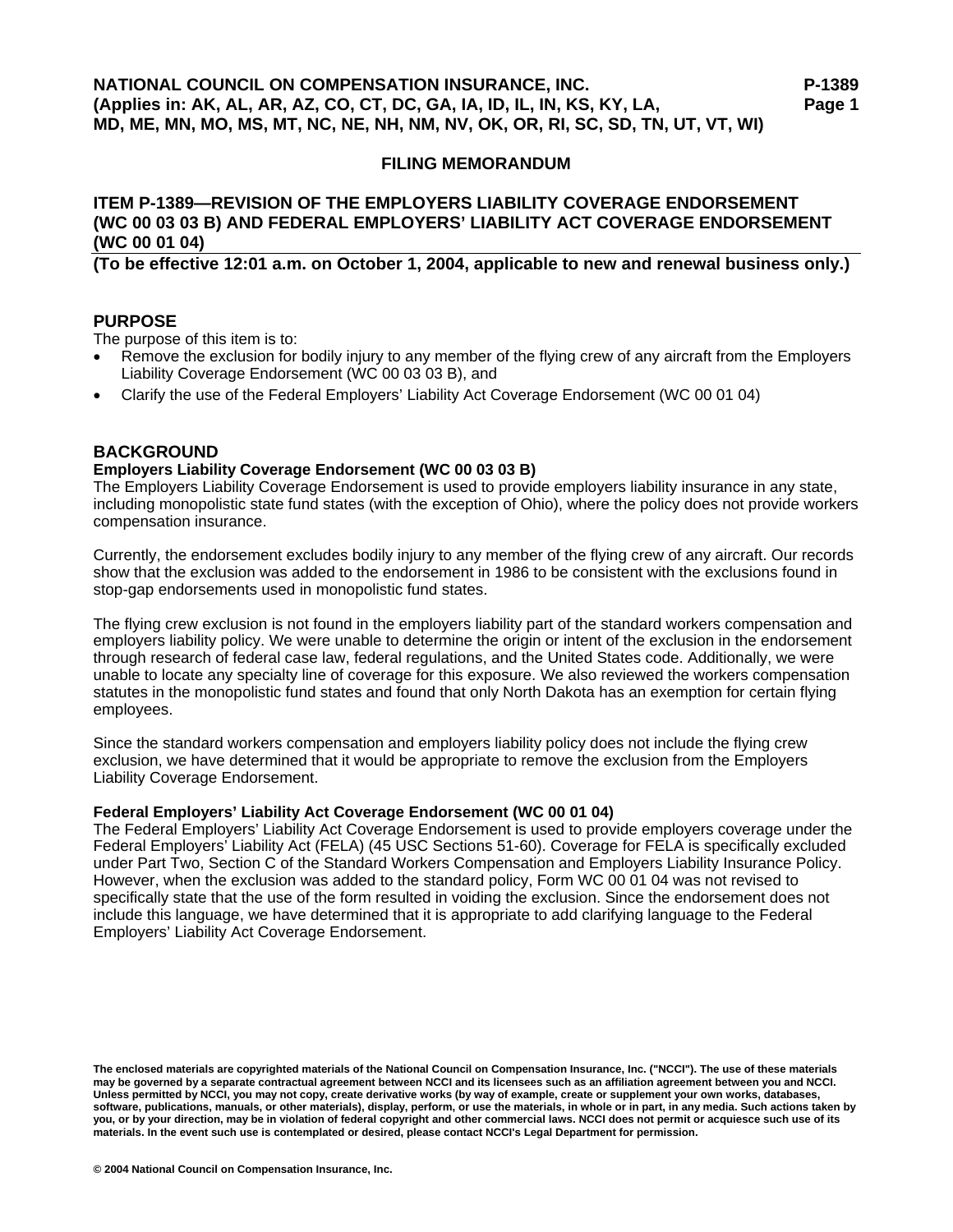# **ITEM P-1389—REVISION OF THE EMPLOYERS LIABILITY COVERAGE ENDORSEMENT (WC 00 03 03 B) AND FEDERAL EMPLOYERS' LIABILITY ACT COVERAGE ENDORSEMENT (WC 00 01 04)**

#### **PROPOSAL**

It is proposed that the exclusion for bodily injury to any member of the flying crew of any aircraft be deleted from the Employers Liability Coverage Endorsement (WC 00 03 03 B), effective October 1, 2004.

It is further proposed that clarifying language be added to the Federal Employers' Liability Act Coverage Endorsement (WC 00 01 04) to specify that the policy exclusion of FELA coverage does not apply, effective October 1, 2004.

#### **IMPACT**

This item does not impact current premium levels.

#### **IMPLEMENTATION**

The attached exhibits detail the changes made to the Employers Liability Coverage Endorsement (WC 00 03 03 B) and the Federal Employers' Liability Act Coverage Endorsement (WC 00 01 04) in NCCI's *Forms Manual of Workers Compensation and Employers Liability Insurance.*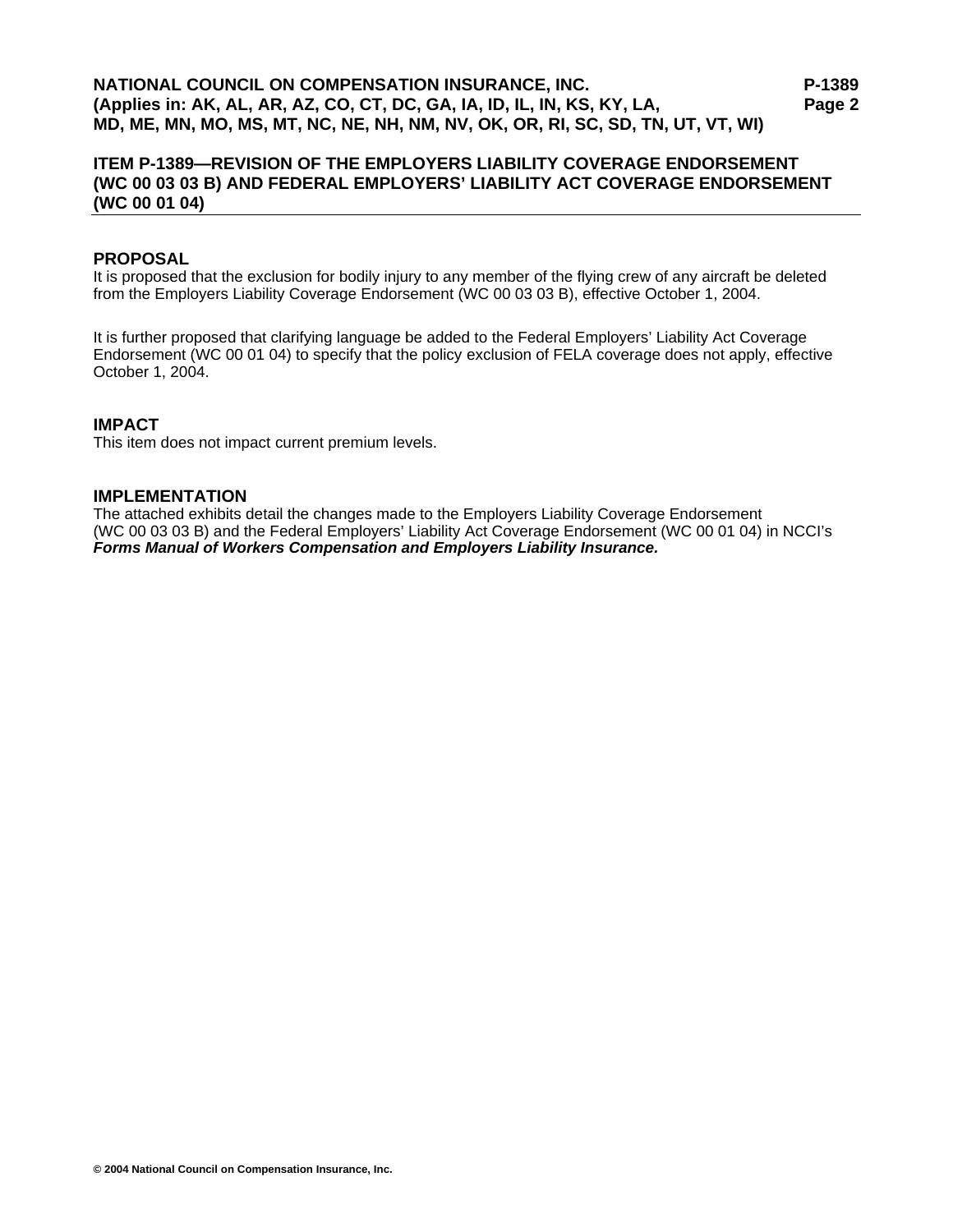# **NATIONAL COUNCIL ON COMPENSATION INSURANCE, INC. P-1389 (Applies in: AK, AL, AR, AZ, CO, CT, DC, GA, IA, ID, IL, IN, KS, KY, LA, Page 3 MD, ME, MN, MO, MS, MT, NC, NE, NH, NM, NV, OK, OR, RI, SC, SD, TN, UT, VT, WI)**

## **ITEM P-1389—REVISION OF THE EMPLOYERS LIABILITY COVERAGE ENDORSEMENT (WC 00 03 03 B) AND FEDERAL EMPLOYERS' LIABILITY ACT COVERAGE ENDORSEMENT (WC 00 01 04)**

# **EXHIBIT 1**

#### **WORKERS COMPENSATION AND EMPLOYERS LIABILITY INSURANCE POLICY WC 00 03 03 BC**

# **EMPLOYERS LIABILITY COVERAGE ENDORSEMENT**

This endorsement applies only to work in the states shown in the Schedule.

- A. Part One (Workers Compensation Insurance) does not apply to work in a state shown in the Schedule.
- B. Part Two (Employers Liability Insurance) applies to work in states shown in the Schedule as though they were shown in Item 3.A. of the Information Page.
- C. Part Two (Employers Liability Insurance), C. Exclusions is changed by adding these exclusions.

This insurance does not cover

- 13. bodily injury to any member of the flying crew of any aircraft;
- 1413. bodily injury to an employee when you are deprived of common law defenses or are subject to penalty because of your failure to secure your obligations under the workers compensation law of any state shown in the Schedule or otherwise fail to comply with that law.

**Schedule** 

**States**